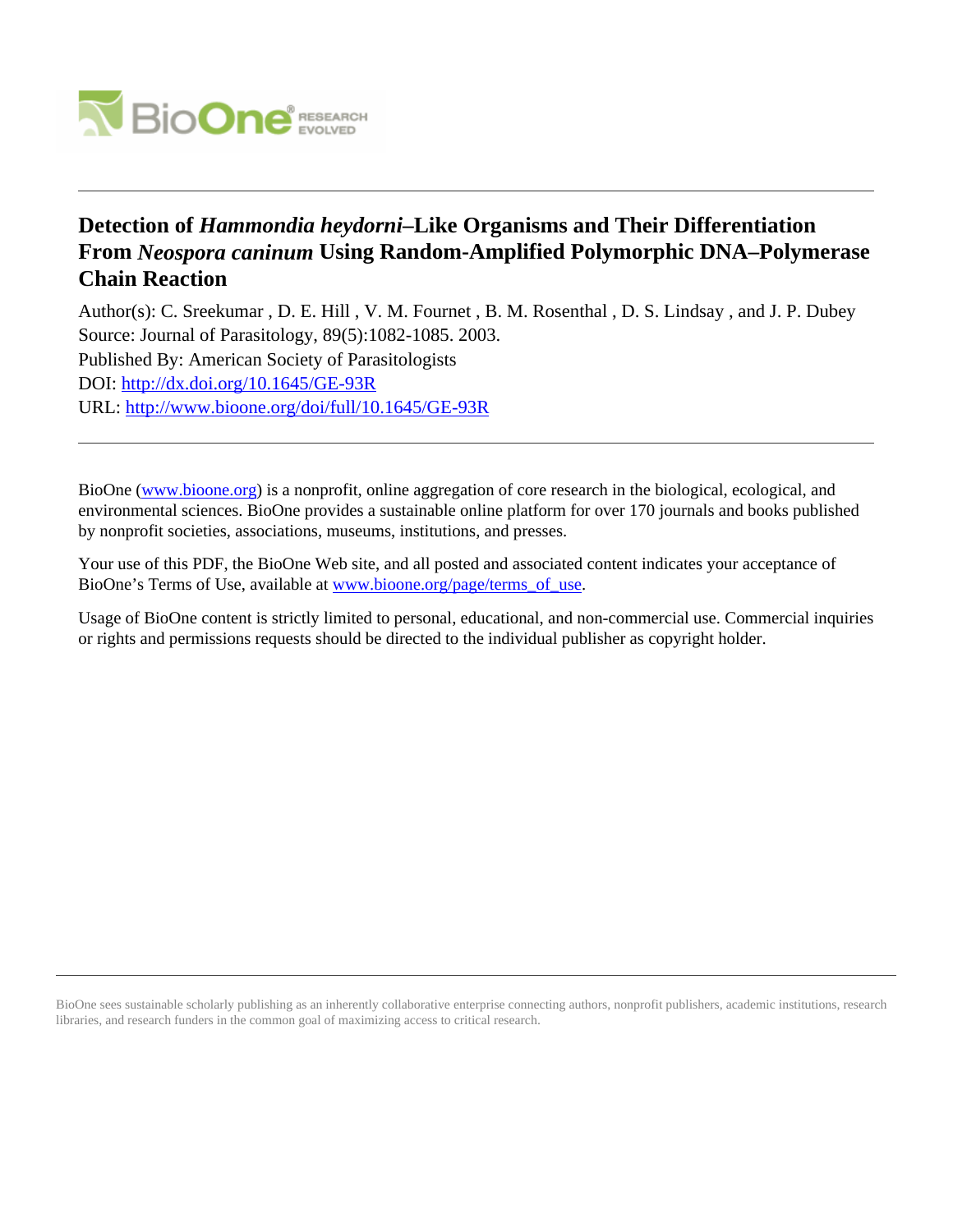American Society of Parasitology. C. Sreekumar, D. E. Hill, V. M. Fournet, B. M. Rosenthal, D. S. Lindsay, and J. P. Dubey (2003). "Detection of Hammondia heydorni–Like Organisms and Their Differentiation From Neospora caninum Using Random-Amplified Polymorphic DNA–Polymerase Chain Reaction," Journal of Parasitology, Vol. 89, No. 5, pp. 1082-1085. doi: http://dx.doi.org/10.1645/

THE JOURNAL OF PARASITOLOGY, VOL. 89, NO. 5, OCTOBER 2003 GE-93R<sub>1082</sub>

> ———, ———, AND I. TADA. 1993. The expulsion of *Echinostoma trivolvis*: Worm kinetics and intestinal cytopathology in conventional and athymic BALB/c mice. Parasitology **106:** 297–304.

- ———, H. ICHIKAWA, AND B. FRIED. 1998. The immunosuppressive compound FK506 does not affect expulsion of *Echinostoma trivolvis* in C3H mice. Parasitology Research **84:** 519–521.
- ———, ———, K. FUKUDA, AND B. FRIED. 1998. The expulsion of *Echinostoma trivolvis* caused by goblet cell hyperplasia in severe combined immunodeficient (SCID) mice. Parasite **5:** 219–222.
- ISHIKAWA, N. 1994. Histochemical characteristics of the goblet cell mucins and their role in defense mechanisms against *Nippostrongylus brasiliensis* infection in the small intestine of mice. Parasite Immunology **16:** 649–654.
- ———, Y. HORII, T. OINUMA, T. SUGANUMA, AND Y. NAWA. 1994. Goblet cell mucins as the selective barrier for the intestinal helminths: Tcell-independent alteration of goblet cell mucins by immunologically 'damaged' *Nippostrongylus brasiliensis* worms and its significance on the challenge infection with homologous and heterologous parasites. Immunology **81:** 480–486.
- KOOK, J., Y. NAWA, S. H. LEE, AND J. Y. CHAI. 1998. Pathogenicity and lethality of a minute intestinal fluke, *Neodiplostomum seoulense*, to various strains of mice. Journal of Parasitology **84:** 1178–1183.
- KOYAMA, K., AND Y. ITO. 2000. Mucosal mast cell responses are not required for protection against infection with the murine nematode parasite *Trichuris muris*. Parasite Immunology **22:** 13–20.
- LEE, S. H., AND J. Y. CHAI. 2001. A review of *Gymnophalloides seoi* (Digenea: Gymnophallidae) and human infections in the Republic of Korea. Korean Journal of Parasitology **39:** 85–118.
- ———, M. H. CHOI, M. SEO, AND J. Y. CHAI. 1995. Oysters, *Crassostrea gigas*, as the second intermediate host of *Gymnophalloides seoi* (Gymnophallidae). Korean Journal of Parasitology **33:** 1–7.
- , S. K. PARK, M. SEO, S. M. GUK, M. H. CHOI, AND J. Y. CHAI. 1997. Susceptibility of various species of animals and strains of mice to *Gymnophalloides seoi* infection and the effects of immu-

nosuppression in C3H/HeN mice. Journal of Parasitology **83:** 883– 886.

- MILLER, H. R. P., J. F. HUNTLEY, AND G. R. WALLACE. 1981. Immune expulsion and mucous trapping during the rapid expulsion of *Nippostrongylus brasiliensis* from primed rats. Immunology **44:** 419– 429.
- ———, AND W. F. H. JARRETT. 1971. Immune reactions in mucous membranes 1. Intestinal mast cell response during helminth expulsion in the rat. Immunology **20:** 277–288.
- NAWA, Y., N. ISHIKAWA, K. TSUCHIYA, Y. HORII, T. ABE, A. I. KHAN, B. B. SHI, H. ITOH, H. IDE, AND F. UCHIYAMA. 1994. Selective effector mechanisms for the expulsion of intestinal helminths. Parasite Immunology **16:** 333–338.
- ODAIBO, A. B., N. Ø. CHRISTENSEN, AND F. M. A. UKOLI. 1989. Further studies on the population regulation in *Echinostoma caproni* infections in NMRI mice. Proceedings of the Helminthological Society of Washington **56:** 192–198.
- ONAH, D. N., AND Y. NAWA. 2000. Mucosal immunity against parasitic gastrointestinal nematodes. Korean Journal of Parasitology **38:** 209–236.
- SCHIMMER, B. P., AND K. L. PARKER. 2001. Adrenocorticotropic hormone: Adrenocortical steroids and their synthetic analogs; inhibitors of the synthesis and actions of adrenocortical hormones. *In* The pharmacological basis of therapeutics, 10th ed., J. G. Hardman, L. E. Limbird, and A. G. Gilman (eds.). McGraw-Hill, New York, New York, p. 1649–1677.
- SEO, M. 1998. Relationship between the susceptibility of mice to *Gymnophalloides seoi* infection and the responses of mucosal mast cells and goblet cells. Ph.D. Thesis. Graduate School, Seoul National University, Seoul, South Korea, 45 p.
- WEINSTEIN, M. S., AND B. FRIED. 1991. The expulsion of *Echinostoma trivolvis* and retention of *Echinostoma caproni* in the ICR mouse: Pathological effects. International Journal for Parasitology **21:** 255– 257.

*J. Parasitol.,* 89(5), 2003, pp. 1082–1085  $©$  American Society of Parasitologists 2003

## **Detection of Hammondia heydorni–Like Organisms and Their Differentiation From Neospora caninum Using Random-Amplified Polymorphic DNA–Polymerase Chain Reaction**

**C. Sreekumar, D. E. Hill, V. M. Fournet, B. M. Rosenthal, D. S. Lindsay,**\* **and J. P. Dubey,** Animal Parasitic Diseases Laboratory, Animal and Natural Resources Institute, Agricultural Research Service, United States Department of Agriculture, Beltsville, Maryland 20705; \* Center for Molecular Medicine and Infectious Diseases, Department of Biomedical Sciences and Pathobiology, Virginia–Maryland Regional College of Veterinary Medicine, Virginia Tech, 1410 Prices Fork Road, Blacksburg, Virginia 24061. e-mail: kumar@anri.barc.usda.gov

ABSTRACT: *Neospora caninum* and *Hammondia heydorni* are morphologically and phylogenetically related coccidians that are found in dogs. New diagnostic genetic loci, based on random-amplified polymorphic DNA–polymerase chain reaction (RAPD-PCR), were developed to aid in the detection of *H. heydorni*–like parasites and to discriminate them from *N. caninum* and other related coccidians of dogs. On the basis of the data obtained from 5 random decamers, *H. heydorni* (Manhattan-1) and *N. caninum* (NC1) were characterized by distinct banding patterns (similarity index  $= 0.068$ ). High-stringency PCR assays were developed from the sequences of 2 cloned bands (GenBank BZ592549 and BZ592593), uniquely amplified from *H. heydorni*. Interestingly, using these primers, PCR amplification was achieved only from 2 of the 5 isolates presumed to represent *H. heydorni*. The same result was obtained from these 5 isolates using a recently described PCR assay directed to the *H. heydorni* internal transcribed spacer-1. It is concluded that *H. heydorni* and *N. caninum* are genetically distinct and that such tools may be useful for more detailed characterization of the diversity of related parasites occurring in dogs.

*Neospora caninum* is a parasite of livestock and companion animals

and is an important cause of bovine abortion in dairy cattle worldwide (Dubey, 1999). It is transmitted transplacentally, by the ingestion of infected tissues and by the ingestion of food and water contaminated with oocysts excreted in the feces of dogs. The domestic dog is the only known definitive host for *N. caninum* (McAllister et al., 1998). The role of the dog in the epidemiology of *N. caninum* is currently unclear because experimentally infected dogs excrete only a few oocysts and the parasite has been isolated only twice from naturally infected dogs (Basso et al., 2001; Šlapeta, Modry et al., 2002). Furthermore, *N*. *caninum* oocysts resemble morphologically the oocysts of a related coccidian, *Hammondia heydorni*, and there is no simple method to distinguish them. Little is known about the life cycle of *H. heydorni* or whether additional *Hammondia* species occur that use dogs as their definitive host (Dubey et al., 2002; Schares et al., 2002; Šlapeta, Modry et al., 2002).

Until recently, the only genetic locus characterized for *H. heydorni* was the 18S ribosomal DNA (Dubey et al., 2002). More genetic data are needed to determine how distinct *H. heydorni* and related species are from *N. caninum* and to differentiate among them. Recently, *H. heydorni* was discriminated from *N. caninum* using primers based on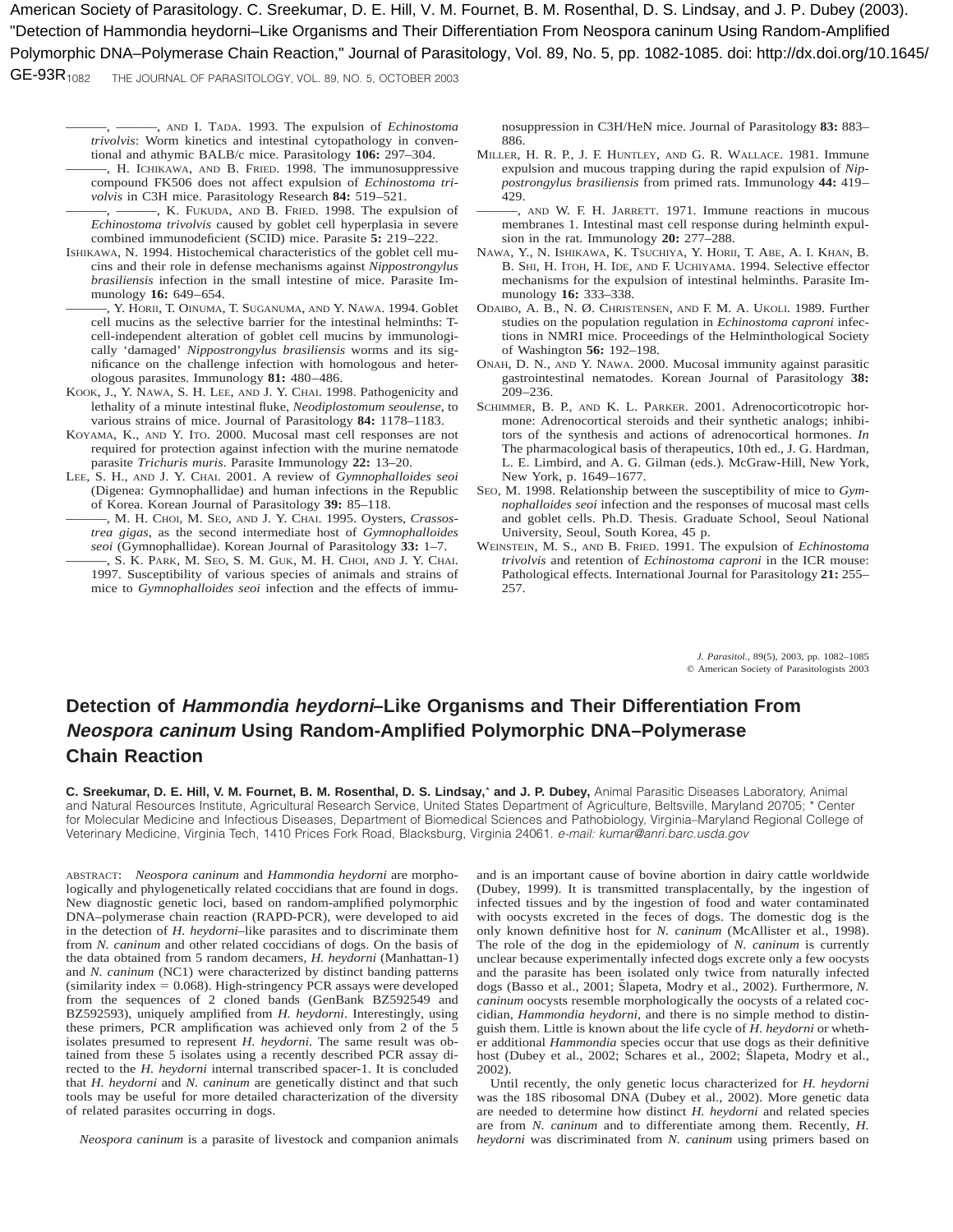|                 |                   | Amplification with |                |                |                |
|-----------------|-------------------|--------------------|----------------|----------------|----------------|
|                 |                   |                    | NP6/NP21,      |                |                |
|                 | Host/isolate      | $CT-1/CT-2.*$      | Neospora       | $JS4/JS5$ ,    | HhAP7F&R,†     |
| Date received   | designation       | Common             | caninum        | H. heydorni    | HhAP10 F&R†    |
| 4 February 1999 | Dog/Manhattan-1   | Yes                | No             | Yes            | Yes            |
| 15 October 1998 | Dog/Virginia-1    | Yes                | N <sub>0</sub> | Yes            | Yes            |
| 4 April 2001    | Dog/Mississippi-1 | Yes                | No             | N <sub>o</sub> | N <sub>0</sub> |
| 1988‡           | $Dog/Alabama-1+$  | Yes                | No             | N <sub>o</sub> | N <sub>o</sub> |
| 17 April 2002   | $Dog/Brazil-1$    | Yes                | No             | N <sub>o</sub> | N <sub>0</sub> |
|                 |                   |                    |                |                |                |

TABLE I. *Hammondia heydorni* isolates and their amplification results.

\* Newly designed from ITS-1 sequences, amplifying DNA from *Toxoplasma gondii*, *N. caninum*, and *Hammondia* sp.

† Newly designed from the sequences of the polymorphic RAPD bands unique to *H. heydorni*.

‡ Blagburn et al. (1988) and Dubey et al. (2002).

the first internal transcribed spacer (ITS-1) sequences of ribosomal DNA (Slapeta, Koudela et al., 2002). The primers were designed from a region of the genome that is relatively conserved among many apicomplexans. Primers based on polymorphic sequences unique to *H. heydorni* may unequivocally differentiate it from *N. caninum* and provide an independent means of assessing genetic diversity among these related canine coccidia. An approach for studying DNA polymorphisms without the requirement of prior knowledge of the genome is the randomamplified polymorphic DNA–polymerase chain reaction (RAPD-PCR) (Welsh and McClelland, 1990; Williams et al., 1990). This technique uses single oligonucleotide primers at low stringency to produce polymorphic DNA. The patterns generated using this technique provide a rapid method for detecting genetic variation. Sequences obtained from individual polymorphic fragments thus generated can enable the design of primers for the PCR-based diagnosis and differentiation of closely related species under more stringent conditions, yielding reproducible results (Cere et al., 1996). In this study, we used RAPD-generated polymorphic fragments to design diagnostic primers to differentiate *H. heydorni* from *N. caninum* and used them to explore the genetic diversity among several canine coccidian isolates.

Information about the *H. heydorni*–like isolates used is given in Table I. These isolates were considered as *H. heydorni* based on the morphology of the oocysts (10.7 by 13.8  $\mu$ m, n = 50) and their inability to amplify the target fragment with *N. caninum*–specific primers (Table II). The NC1 isolate of *N. caninum* (Dubey et al., 1988) and the VEG strain of *Toxoplasma gondii* (Dubey et al., 1996) were maintained as tachyzoites in vitro in HCT-8 (ATCC CCL-244) cells. Isolates of *Isospora canis*, Nemeséri, 1959, *Sarcocystis tenella* (Railliet, 1886), Moule, 1886, and *H. hammondi*, Frenkel and Dubey, 1975 were available as sporocysts or sporulated oocysts.

To obtain DNA from *H. heydorni*, *H. hammondi*, *S. tenella*, and *I. canis*, sporulated oocyst or sporocyst suspensions were washed by repeated centrifugation in distilled water to remove the potassium dichromate. Each pellet was treated with 10–15 ml of 5.25% sodium hypochlorite (on ice) to remove organic debris and then washed in water. The oocysts were ruptured by 2–3 freeze–thaw cycles, followed by grinding of the pellet in small volumes (about 30  $\mu$ l) in a 0.2-ml microtissue grinder (Wheaton, Fischer Scientific, Pittsburgh, Pennsylvania). The DNA was extracted from the homogenized suspensions using DNAzol (MRC, Cincinnati, Ohio) according to the manufacturer's instructions. *Toxoplasma gondii* and *N. caninum* DNA were isolated using DNAzol from culture-derived tachyzoites. Canine DNA was isolated from the blood of an uninfected dog using the same procedure. The DNA preparations were suspended in distilled water and quantified spectrophotometrically (DU 640, Beckman, Fullerton, California).

Five random decamers (Table II) were used to investigate microhet-

| Primer name, sequence $(5'–3')$  | Target DNA (band size [bp])     | Cycling conditions*; (reference)                                                               |  |
|----------------------------------|---------------------------------|------------------------------------------------------------------------------------------------|--|
| AP7, gtgatcgcag                  | <b>DNA</b>                      |                                                                                                |  |
| AP10, ccggtgtggg                 | <b>DNA</b>                      |                                                                                                |  |
| AP15, eggaegtege                 | <b>DNA</b>                      | 45 (94 C/1 min, 36 C/45 sec, 72 C/1 min); (Dubey et al.,                                       |  |
| AP17, tcacgatgca                 | <b>DNA</b>                      | 2003)                                                                                          |  |
| AP22, ctgagacgga                 | <b>DNA</b>                      |                                                                                                |  |
| HhAP7F, ggcagtgggcacatacag       | Hammondia heydorni DNA (517)    |                                                                                                |  |
| HhAP7R, gcagtgcttcgagaatgc       |                                 |                                                                                                |  |
| HhAP10F, ccggagtacaatagcgctgcc   | H. heydorni DNA (369)           | 10 (94 C/1 min, 65 C/1 min, 72 C/1 min), 20 (94 C/1 min, 60 C/1 min, 72 C/1 min); (this study) |  |
| HhAP10R, ccacgaccgccaaatgatacaac |                                 |                                                                                                |  |
| CT-1, tgaatcccaagcaaaaca         | Toxoplasmatiid DNA $(\sim 400)$ | 40 (94 C/1 min, 60 C/1 min, 72 C/1 min); (this study)                                          |  |
| CT-2, gegegageeaagaeateeat       |                                 |                                                                                                |  |
| JS4, cgaaatgggaagttttgtgaac      | H. heydorni DNA $(\sim 270)$    | 35 (95 C/1 min, 65 C/1 min, 72 C/1.5 min); (Slapeta,<br>Koudela et al., 2002)                  |  |
| JS5, cagcagctacatacgtaga         |                                 |                                                                                                |  |
| COC-1, aagtataagcttttatacggct    | Apicomplexan DNA (298–350)      | 40 (94 C/1 min, 60 C/1 min, 72 C/1 min); (Ho et al.,<br>$1996\dagger$                          |  |
| COC-2, cactgccacggtagtccaatac    |                                 |                                                                                                |  |
| NP6, cagtcaacctacgtcttct         | Neospora caninum DNA (328)      | 40 (94 C/1 min, 50 C/1 min, 72 C/2 min); (Yamage et<br>al., 1996)                              |  |
| NP21, gtgcgtccaatcctgtaac        |                                 |                                                                                                |  |

TABLE II. Primers and PCR conditions.

An initial denaturation at 95 C for 5 min and final extension at 72 C for 5 min added to all protocols.

† Original PCR conditions modified.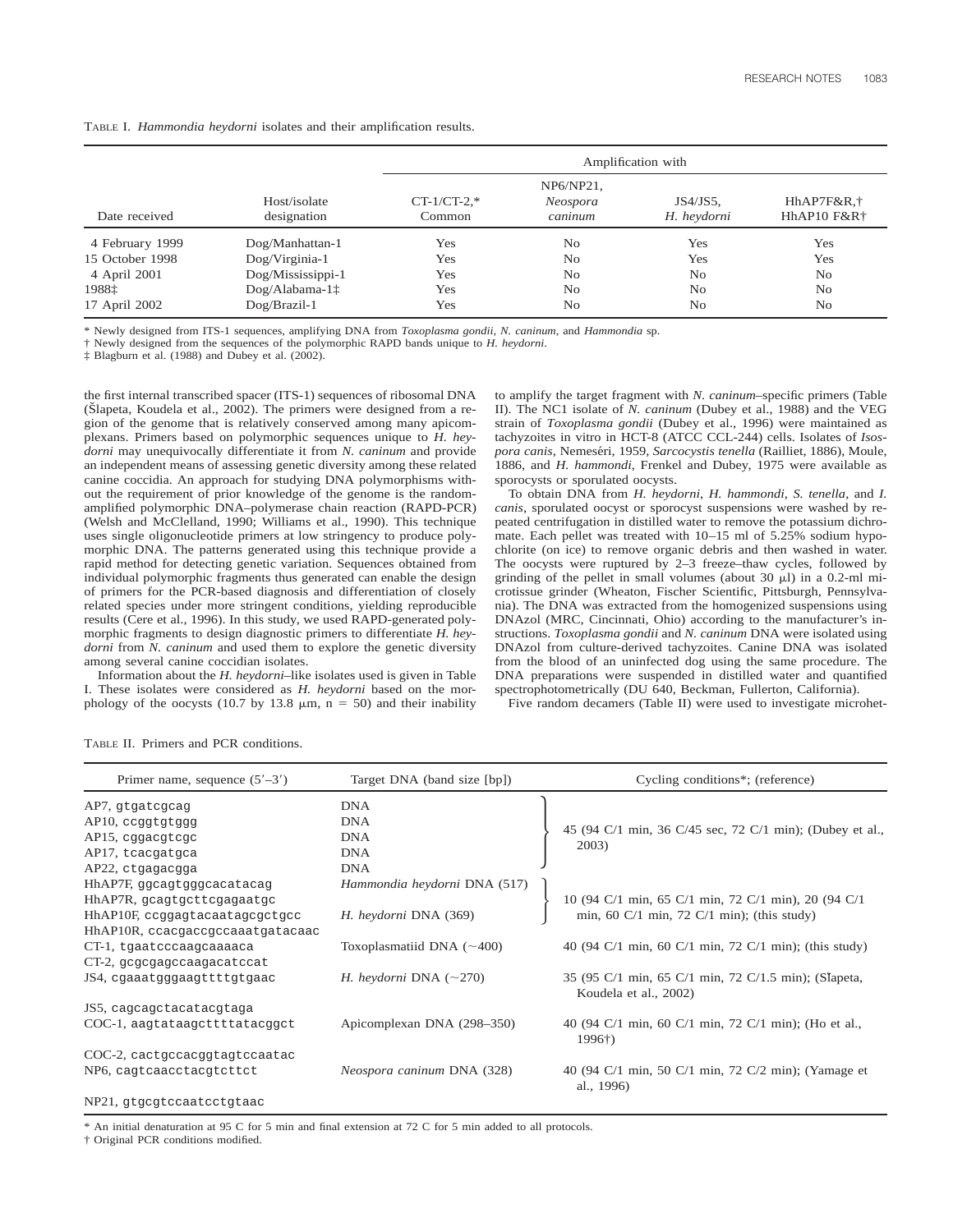

FIGURE 1. RAPD-PCR fingerprints of *Neospora caninum* (**A**) and *Hammondia heydorni* (**B**) with random primers AP7 (1), AP10 (2), AP15 (3), AP17 (4), and AP22 (5). Polymorphic fragments of 1,084 bp (1B) and 1,041 bp (2B) were cloned and sequenced.  $M = 1$  kb DNA ladder (GIBCO BRL), Gaithersburg, Maryland.

erogenity between the isolates of *N. caninum* (NC1) and *H. heydorni* (Manhattan-1). The Manhattan-1 isolate was chosen because of high oocyst count and apparent absence of other parasites. The RAPD-PCR reactions were set up in  $25-\mu l$  volumes in 0.2-ml thin-walled PCR tubes as described by Dubey et al. (2003). The PCR assays were run 3 times to ensure reproducibility. Electrophoresis was performed at 5 V/cm (90– 100 V) and documented using ProExpress Gel Documentation system (Perkin Elmer, Wellesley, Massachusetts). Data from each isolate–primer combination were combined, and the similarity coefficient between the isolates was calculated (Nei and Li, 1979).

Fragments unique in the RAPD fingerprint of *H. heydorni* DNA were selected for cloning and sequencing. The region of the gel containing the band was excised and placed in a microcentrifuge tube. The DNA was extracted from the gel piece using GFX PCR gel band purification kit (Amersham, Piscataway, New Jersey), reamplified using the original random primer, and cloned into TOPO-TA vectors (Invitrogen, Carlsbad, California). The vectors were inserted into competent  $DH5\alpha$  cells (Invitrogen) and cultured overnight according to the manufacturer's instructions. Colonies with inserts were selected by blue–white differentiation, and white colonies were cultured overnight in Luria–Bertani broth at 37 C. Plasmids were extracted using QIAprep Spin Miniprep Kit (Qiagen, Valencia, California), and DNA was quantified. Sequencing reactions were performed using the Big Dye terminator system (Applied Biosystems, Foster City, California) and sequenced in an ABI 3100 sequencer. The sequence chromatograms were edited using Sequencher software (Genecodes Corp., Ann Arbor, Michigan). BLAST (http://www.ncbi.nlm.nih.gov/BLAST/) searches were performed to determine whether the sequences were similar to any of the previously published sequences of *H. heydorni* or any other parasite.

De novo primers were designed from the cloned RAPD products using the Gene Tool software program (Bio Tools Inc., Edmonton, Alberta, Canada). Primer pairs were optimized for amplification of the target fragments from *H. heydorni* DNA. To ascertain the specificity of these primers for *H. heydorni*, amplification was attempted from DNA of other apicomplexans (*N. caninum*, *S. tenella*, *I. canis*, *T. gondii*, and *H. hammondi*), canine DNA, and negative controls without any DNA. The quality of the *H. heydorni* DNA samples was verified using newly designed primers complementary to portions of the ITS-1 sequences conserved among *T. gondii*, *N. caninum*, and *Hammondia* sp. (Table II).

Experiments were conducted to determine the minimum amount of parasite DNA required to produce a visible band, using the newly designed PCR assays. PCR reactions were run, using serial 10-fold dilutions of DNA (representing 10,000 oocysts to 0.001 oocyst). The lowest number of oocyst(s) yielding a detectable band was considered to be the threshold level. For comparative purposes, the ITS-1 primers (Slapeta, Koudela et al., 2002) were used under the same PCR conditions.

All 5 random primers produced DNA fingerprint patterns with both *N. caninum* and *H. heydorni* DNA (Fig. 1). The reproducible banding patterns were distinct for each template, with monomorphic fragments being amplified using only 2 primers. Of the 44 fragments amplified by



FIGURE 2. PCR with de novo primers HhAP7 (**a**) and HhAP10 (**b**). Specific amplification of 517-bp (a) and 369-bp (b) fragments noticed only with *Hammondia heydorni* DNA (lanes A and B). No amplification was noticed with negative control (N), *Neospora caninum* (C, D, and E), *Sarcocystis tenella* (F), *Isospora canis* (G), *Toxoplasma gondii* (H), *H. hammondi* (I), and canine DNA (J).  $M = 1$  kb DNA ladder (GIBCO) BRL).

the 5 primers in total (21 for *N. caninum* and 23 for *H. heydorni*), only 3 (1 using primer AP7 and 2 using primer AP15) were shared. On the basis of the combined data from all the primers, a low similarity coefficient of 0.068 was established. The DNA fingerprint patterns generated by the 2 parasites in this study showed significant heterogeneity. The low similarity coefficient indicated that the parasites, although morphologically similar, were genetically distinct. It would be worthwhile to investigate the microheterogeneity among these parasites using a larger panel of random primers.

Two intense and reproducible bands of  $\sim$ 1,000 bp (designated henceforth as AP7 and AP10 fragments), amplified only from the *H. heydorni* DNA using primers AP7 and AP10, respectively, were selected for cloning and sequencing (GenBank BZ592549 [AP7] and BZ592593 [AP10]). The fragments bore no significant similarity to any published sequences for *H. heydorni*, *N. caninum*, or any other apicomplexan when the public database was queried with BLAST. Given the nature of distinct banding patterns between *N. caninum* and *H. heydorni*, it is



FIGURE 3. Amplification of  $\sim$ 270-bp fragment from *Hammondia heydorni* (**A**–**B**), 328-bp fragment from *Neospora caninum* (lanes C, D, and E) and  $\sim$ 300-bp fragments from *Sarcocystis tenella* (F), *Isospora canis* (G), *Toxoplasma gondii* (H), and *H. hammondi* (I) DNA using previously described primers (refer Table II).  $M = 1$  kb DNA ladder (GIBCO BRL).